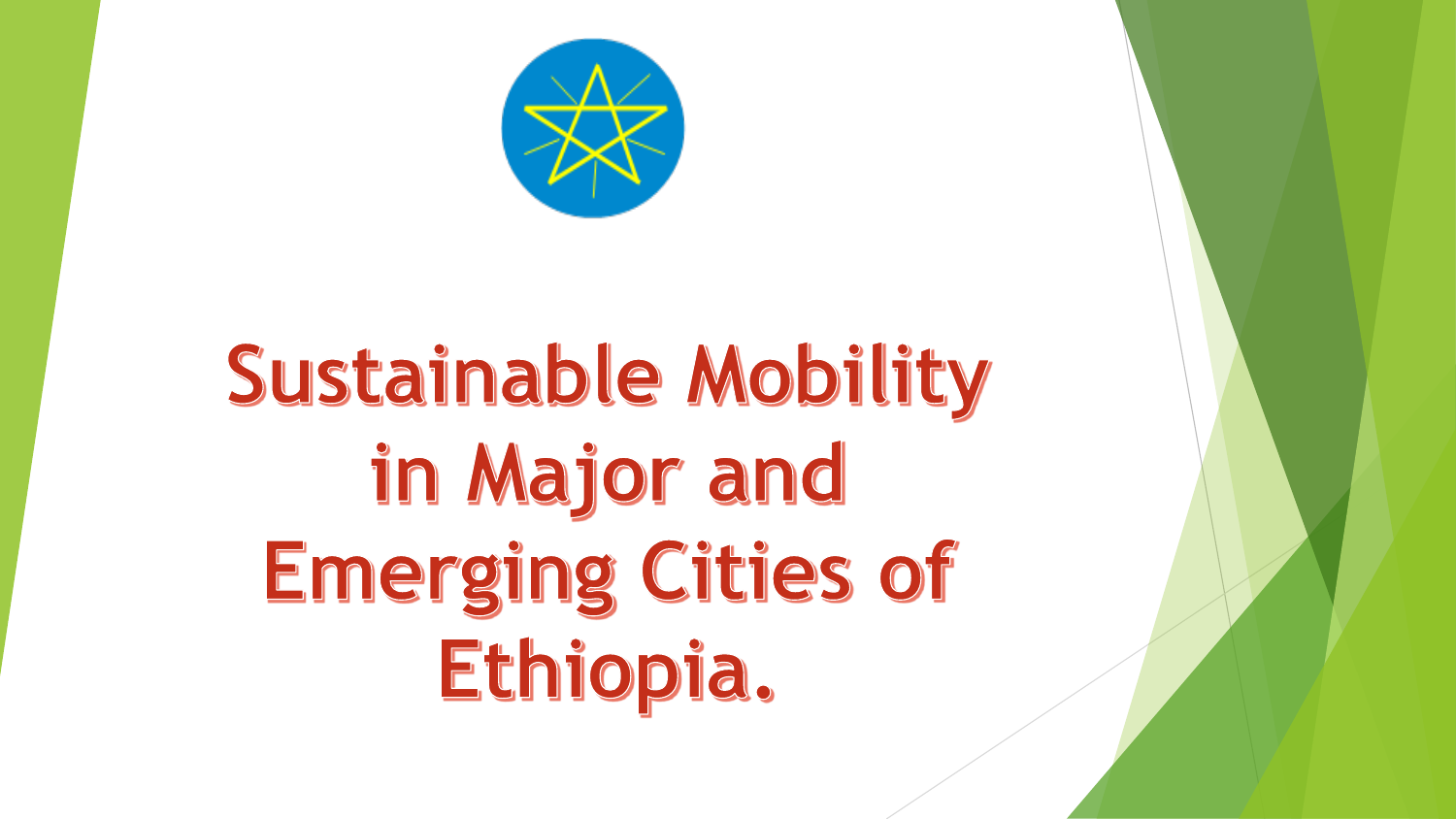

**1. Urban Mobility Strategy** 

The Government through Ministry of Transport is committed to implementing a National Sustainable Urban Mobility Strategy – an enabler for CRGE strategy

2. The action plan

**Sustainable Mobility Program for Major and Emerging Urban Centers of Ethiopia.**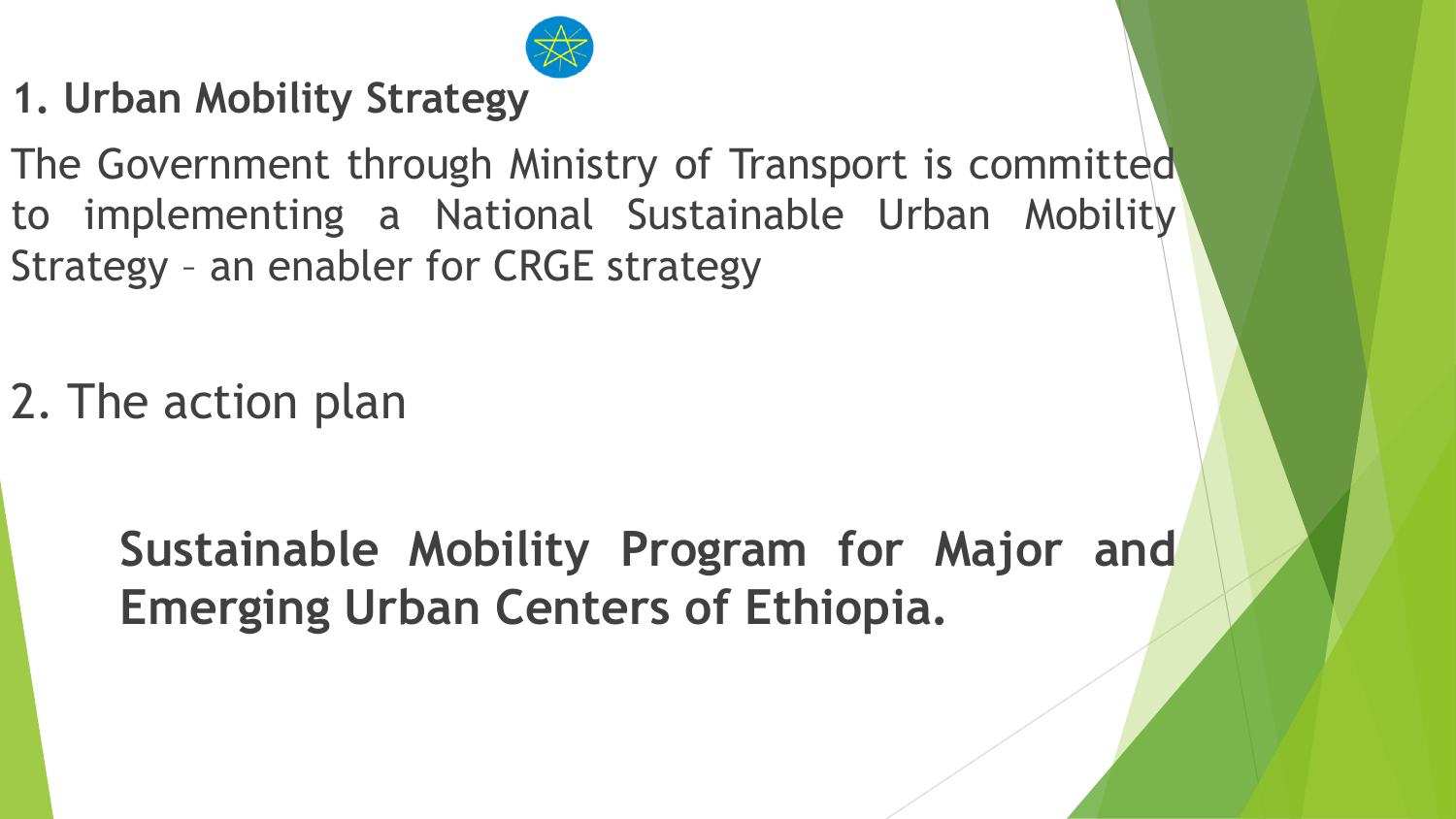

## *It presents a designed to reduce Green House Gas Emission.*

## *It is a realistic shift towards green /carbon neutral mobility option.*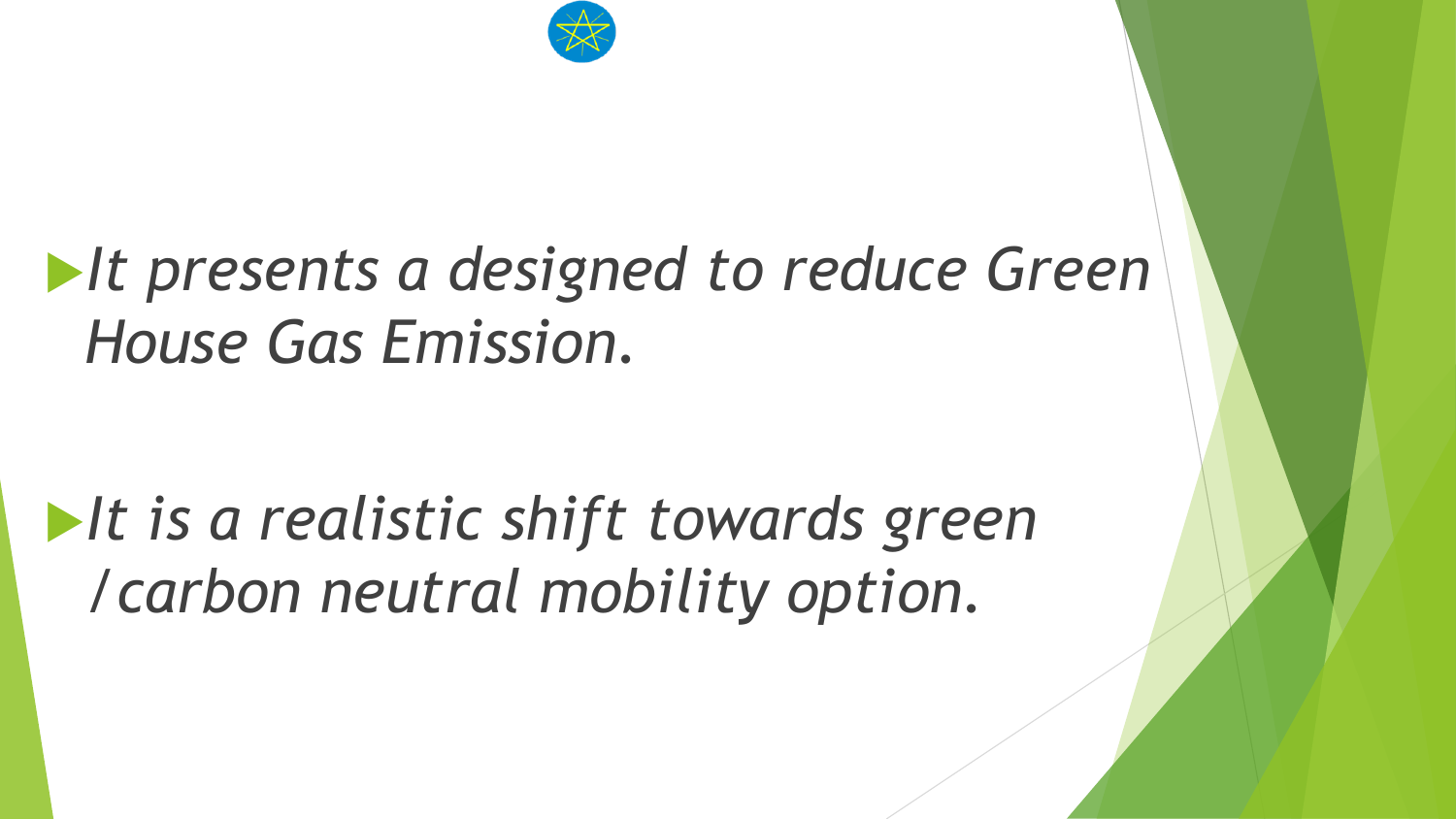

### 3. Milestones in Green Transport

- ▶ Completed the 34 km Light Rail Transit (LRT) line for Addis Ababa City and operation started (April 2015)
- ▶ Inaugurated a 756 km National Electric Railway line between Djibouti and Addis Ababa. (October 2016)
- An additional 429 km Electric Railway line linking Awash-Shewa Robit-Kombolcha-Hara Gebeya, and Mekele is underway with 45% of the physical construction performance of the network has been completed.
- ▶ Bus Rapid Transit (BRT) line in Addis Ababa; feasibility study completed and the construction of Bus is expected to start in 2018 (support of the French Development Agency).
- ▶ Climate resilient Transport sector strategy is finalized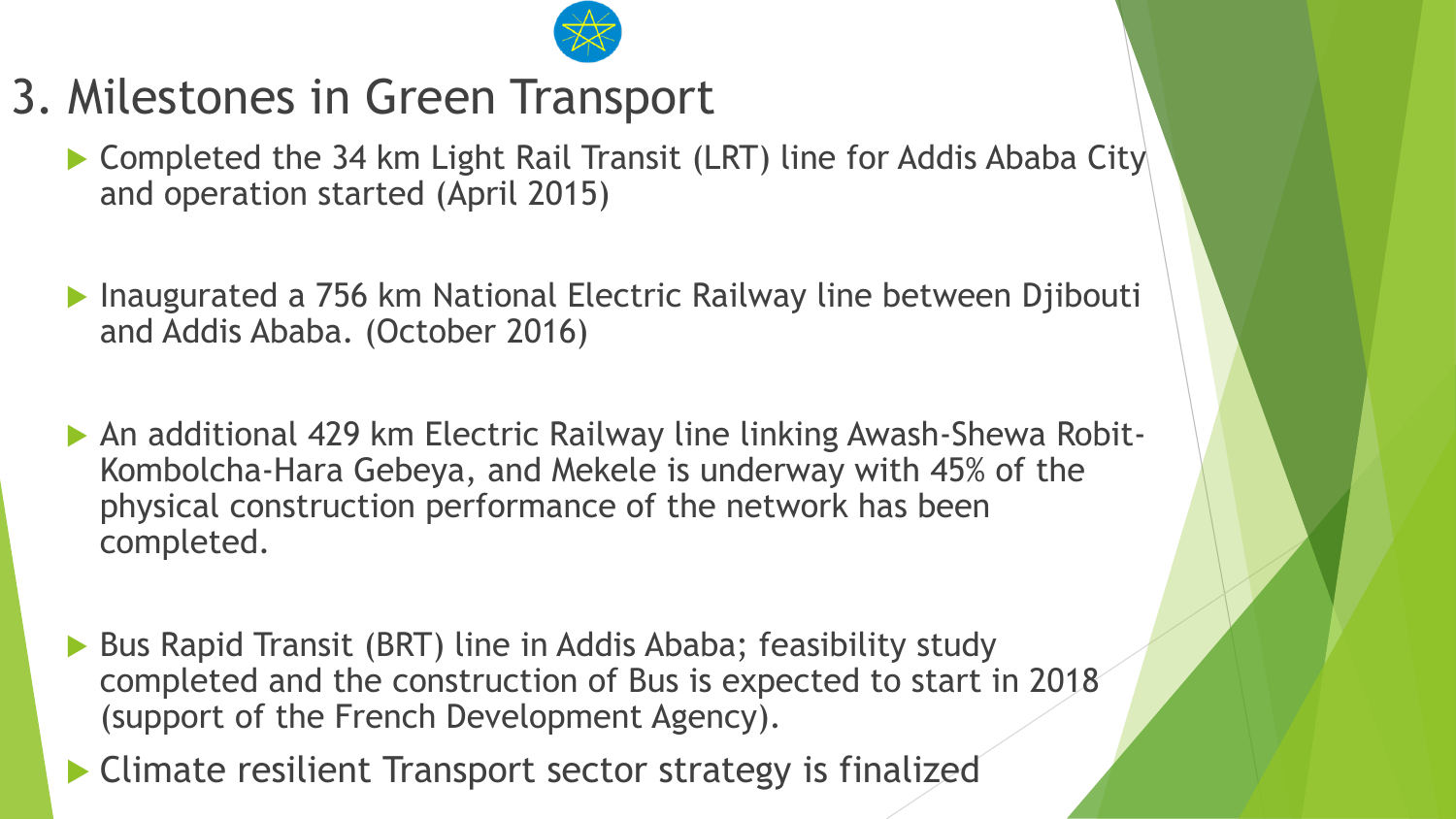

4. Fast track funding

To avoid on street parking and reduce congestion, a new Multi-Story Parking facility has been constructed and made operational in Addis Ababa.

Partial Funding from UNDP

▶ Climate resilient Transport Sector Strategy is finalized

Public fund

GHG emission measurement from transport sector underway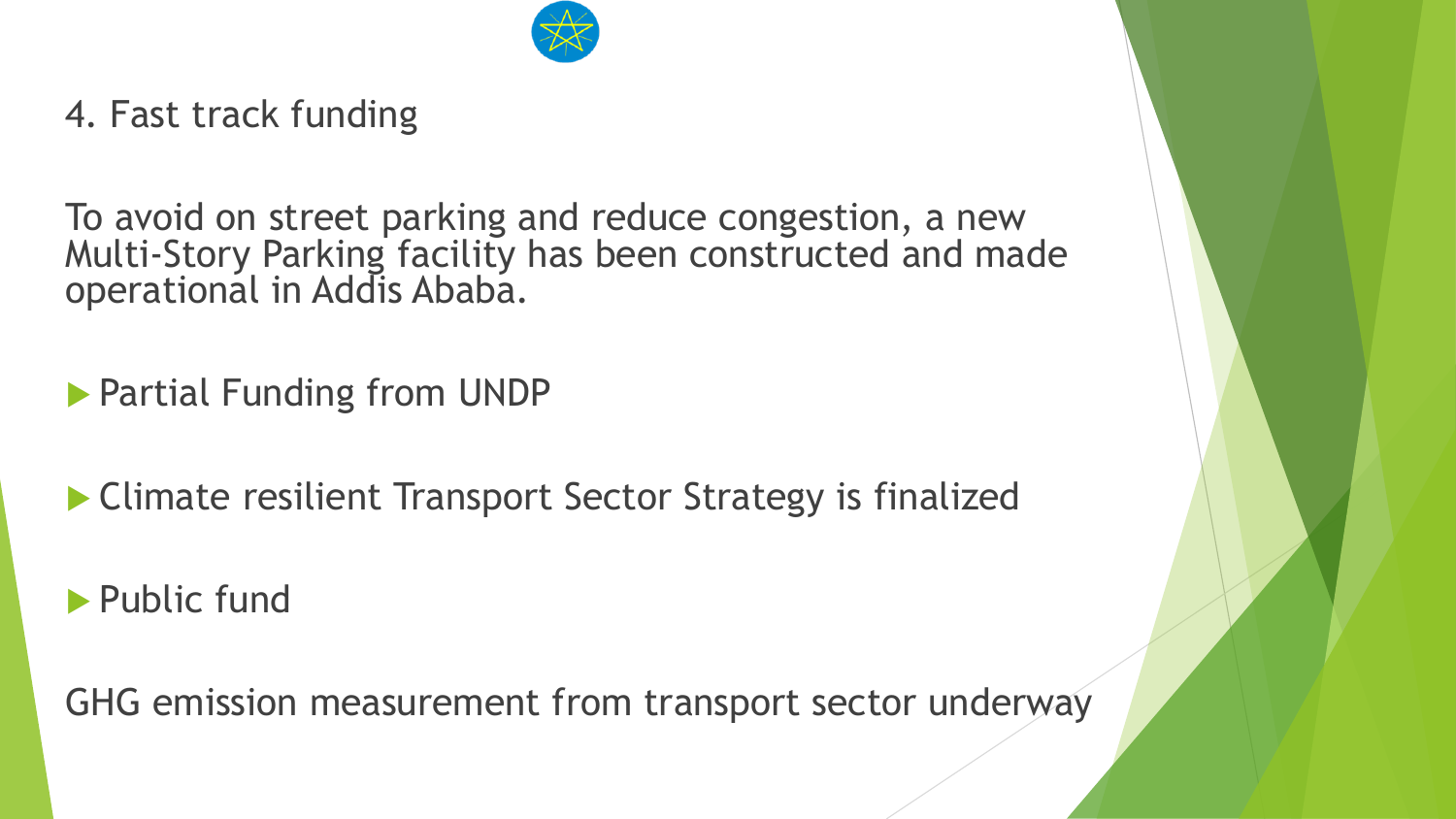

#### 4. Electric **Buses** under consideration

- Government recognizes that the sustainability of bus services depends amongst others on their energy source, fuel type and quality, and vehicle technology.
- **MoT** : transition towards electric busses to enhance the performance of the urban public transport network
- **Exploring the potential to implement electric buses in major and** emerging urban centers in Ethiopia.



Current project development status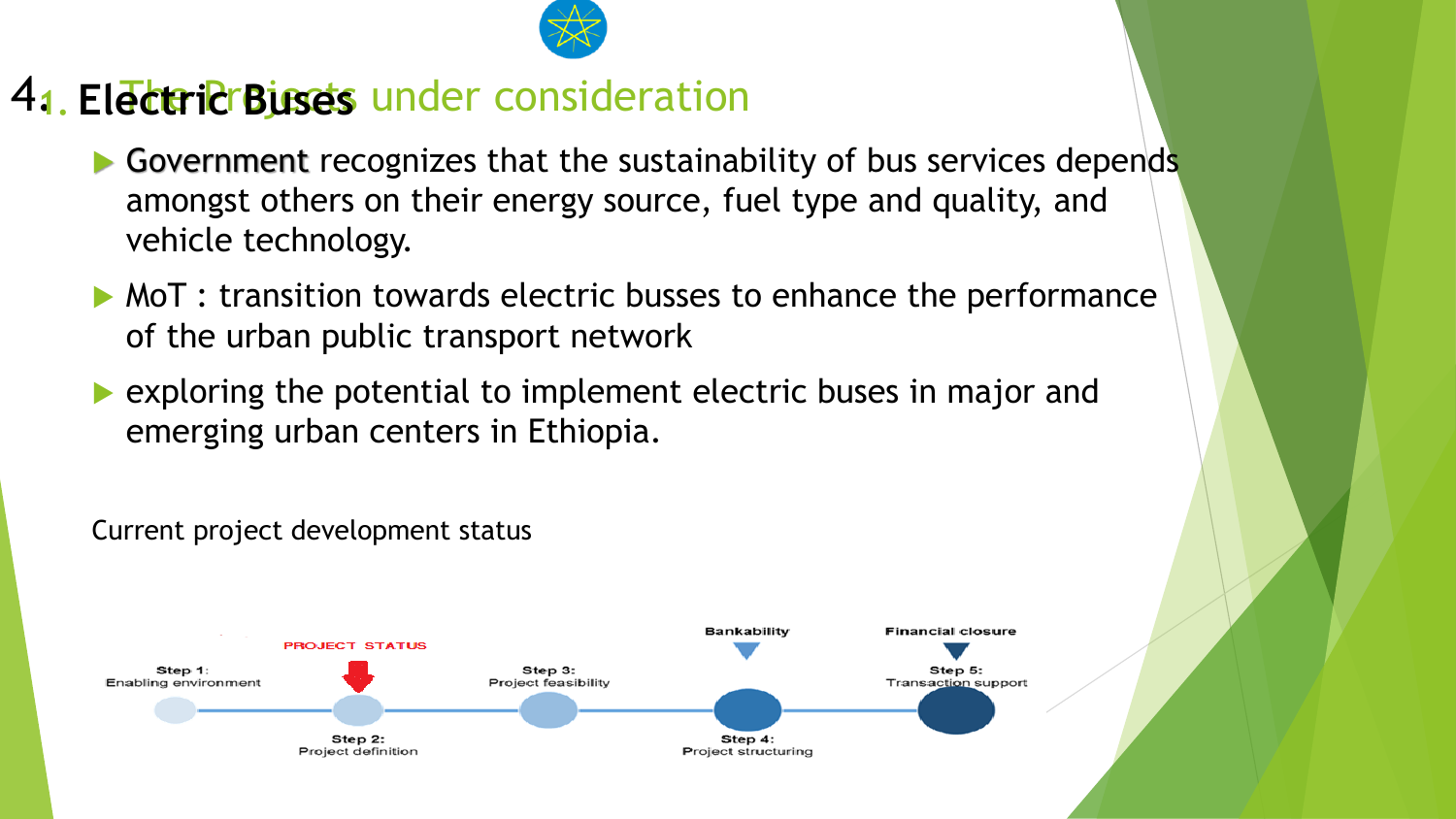

- 2. Walking and Cycling
	- ▶ Walking has been and still is the main mode of transport for the majority of Ethiopians.
	- The aim of this program is to maintain the high modal share of walking and to increase the modal share of cycling.

Current project development stage

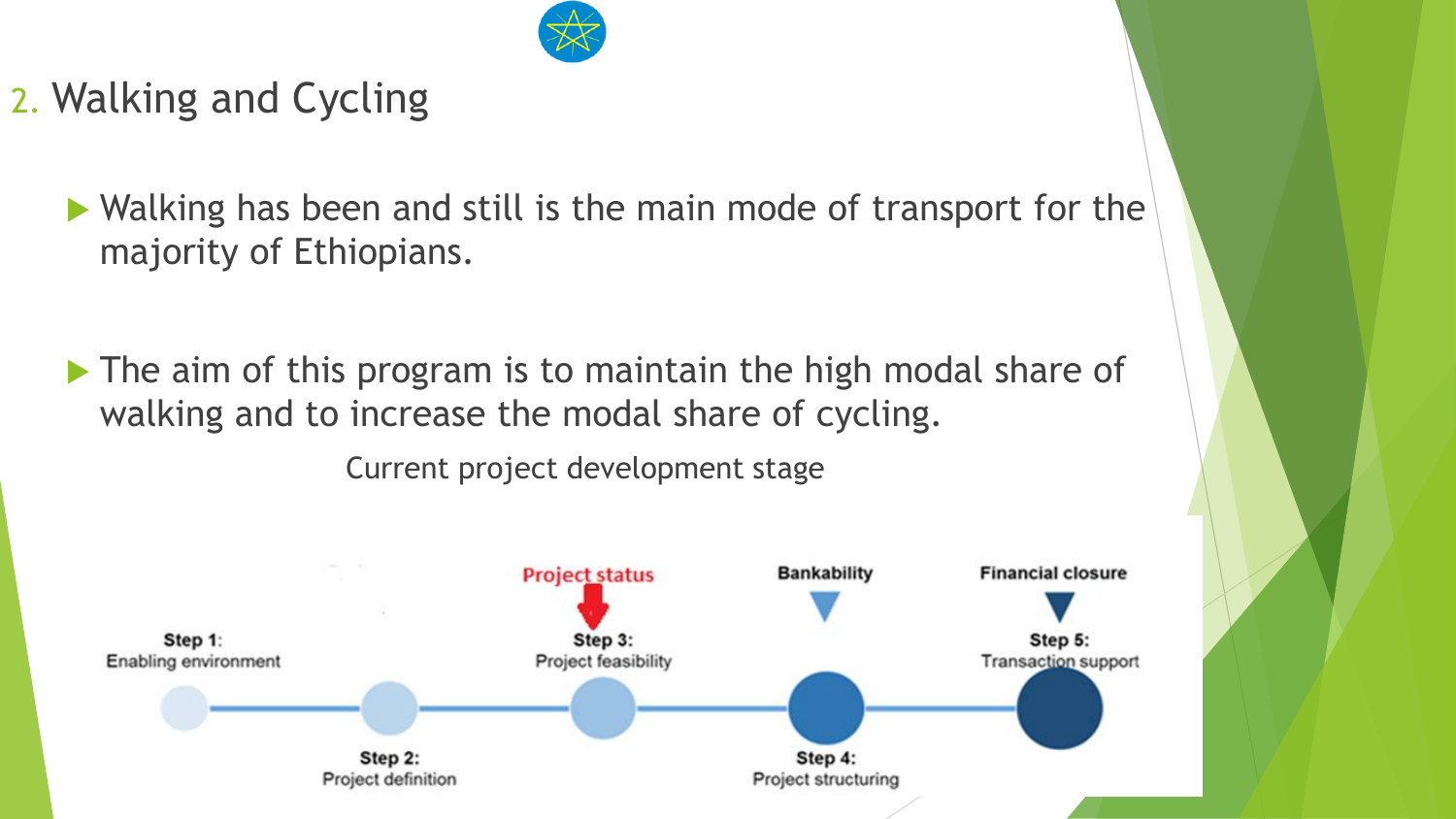

#### 3. Vehicle Emissions

- **Motorized passenger vehicles in Ethiopia old and** inefficient, resulting in significant emissions.
- **Lack of stringent vehicle emission standards under** business as usual scenario, (vehicle emissions will continue to rise as the current fleet of cars, trucks and busses ages).

## **Program objective:**

- **Implement inspection and maintenance activities**
- **Testing and upgrading a large proportion of** motorized vehicles in Addis Ababa and other major urban centers.